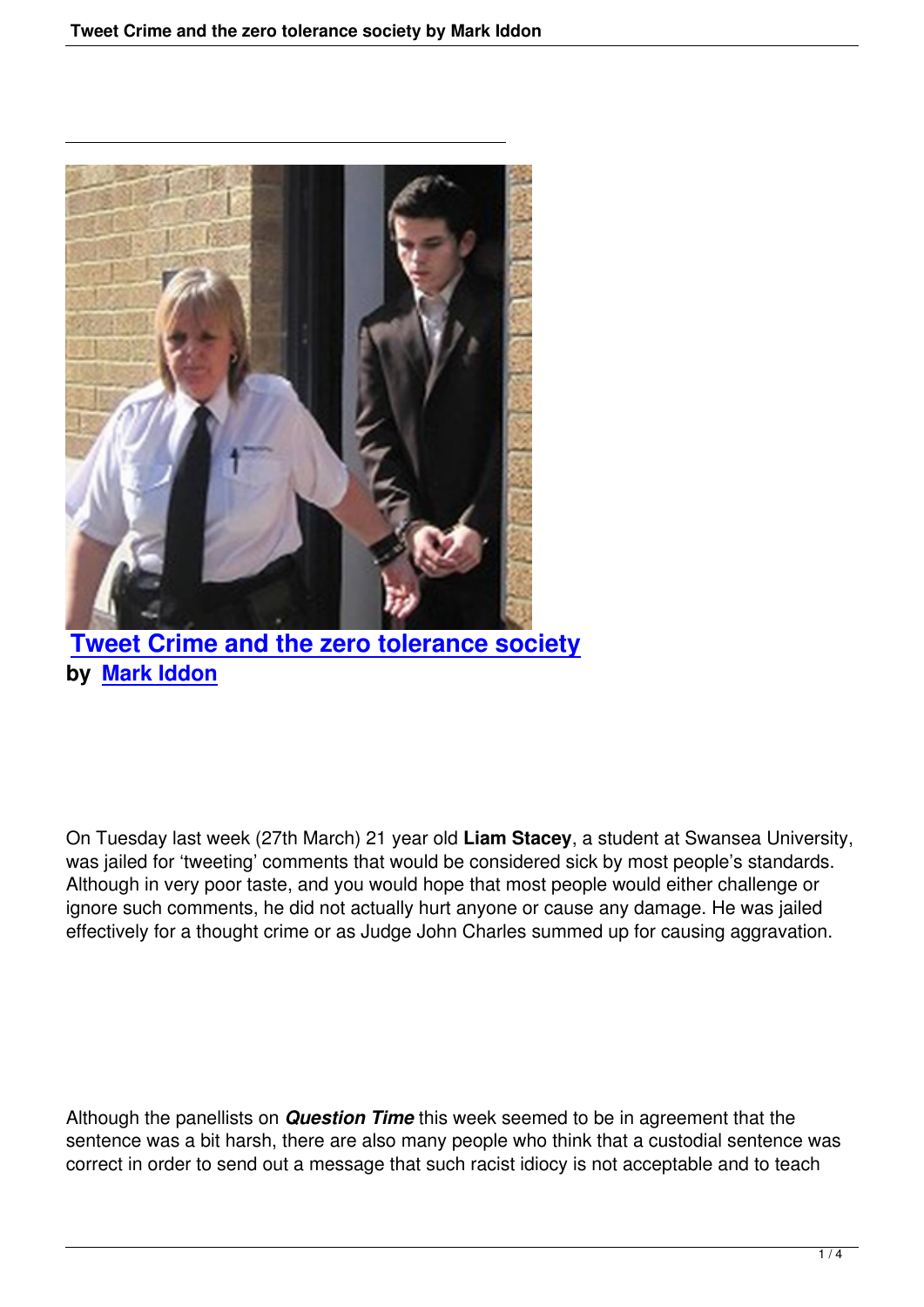them a lesson. Gary Lineker, the *Match of The Day* pundit allegedly tweeted a warning to think before you tweet.

Stacey's remarks were made on **Twitter** when Bolton Wanderers Footballer *Fabrice Muamba* had a cardiac arrest on the pitch just before half time as Bolton played Tottenham in an FA Cup match at White Hart Lane on March 17th. The match was promptly abandoned and the behaviour and respect shown by both home and away fans was seen as testament to a turning of the tide in racial tolerance by those who expected the worst from football supporters.



Stacey's tweet was 'LOL. Fuck Muamba he's dead!!! #Haha', which is actually quite stupid and tasteless while Fabrice was in an intensive care unit fighting for his life. Stacey received in reply some equally obnoxious comments before he backtracked in denial that he was a racist. Stacey only had 300 followers on Twitter out of 140 million worldwide and so his remarks would have gone unnoticed but for the tendency by some outraged Twitter users to report offensive messages to the police. He was promptly tracked down, arrested and awarded a custodial sentence within days. Judge Charles said in his summary that he had done untold damage to his future prospects and within a short time there was a campaign to have Stacey removed from his course at Swansea University.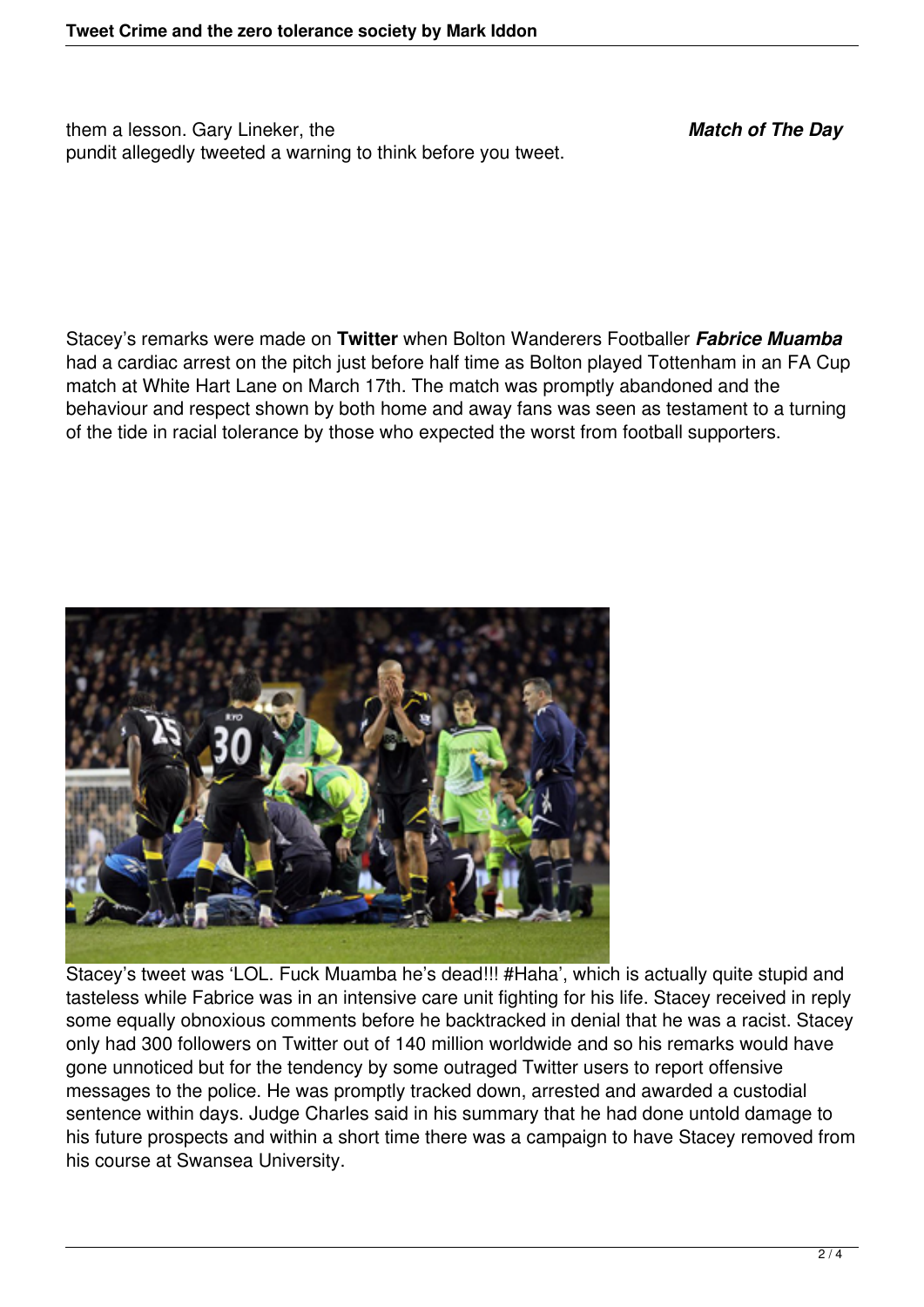And so it seems that to express racist views meets with such universal disapproval and any attempt to defend the freedom of speech are deemed to be racist apologists. I should add at this point that I am a staunch defender of the virtues of both universal freedom and equality and consider them to be in no way mutually exclusive. In fact, real equality is not possible without unconditional freedom to express any view, even if it is considered by some to be offensive. I would suggest that the sentiment that says 'but you can't say that', is far more problematic for freedom and equality than the senseless remarks of one young man. If the freedom of speech is curtailed then not only can prejudiced views remain uncontested, the problem of who becomes the arbiter of acceptable speech comes into play.

The fact that racism is widely disapproved of, can be seen when football fans use racist tags to vilify either their opponents fans or players. At a recent Manchester United match against Liverpool (February 12th), the **Red Issue** fanzine had a cover depicting Liverpool FC as Klu Klux Clan supporters. This was a reference to Liverpool player Luis Suarez who returned to his side following his serving an 8 match ban for comments, made during a match earlier in the season, to the United captain Patrice Evra. Such is the censorious climate around the issue of race that the Police confiscated the fanzine prior to the match for fear that it would only stoke racial tensions on top of the rivalry that already exists between the clubs. This situation really does highlight the contempt which is shown to both football fans and the general public when they are seen as not to be trusted with handling issues such as this.

The problem of censorship and the restrictions of freedom of expression are pivotal to official anti-racist campaigns, and is why I do not support them. There is a perception that fighting racism means the eradication of all expressions of prejudice based on race. In actual fact verbal manifestations of racial prejudice are symptoms of racism rather than the causes of them. Campaigns such as *Kick Racism out of Football* seem to be more about moral posturing. Politicians and authority figures can declare their anti-racism credentials, whilst at the same time being in support of racist immigration controls which really are physical barriers to restrict the freedom of movement based on racial / nationality factors.